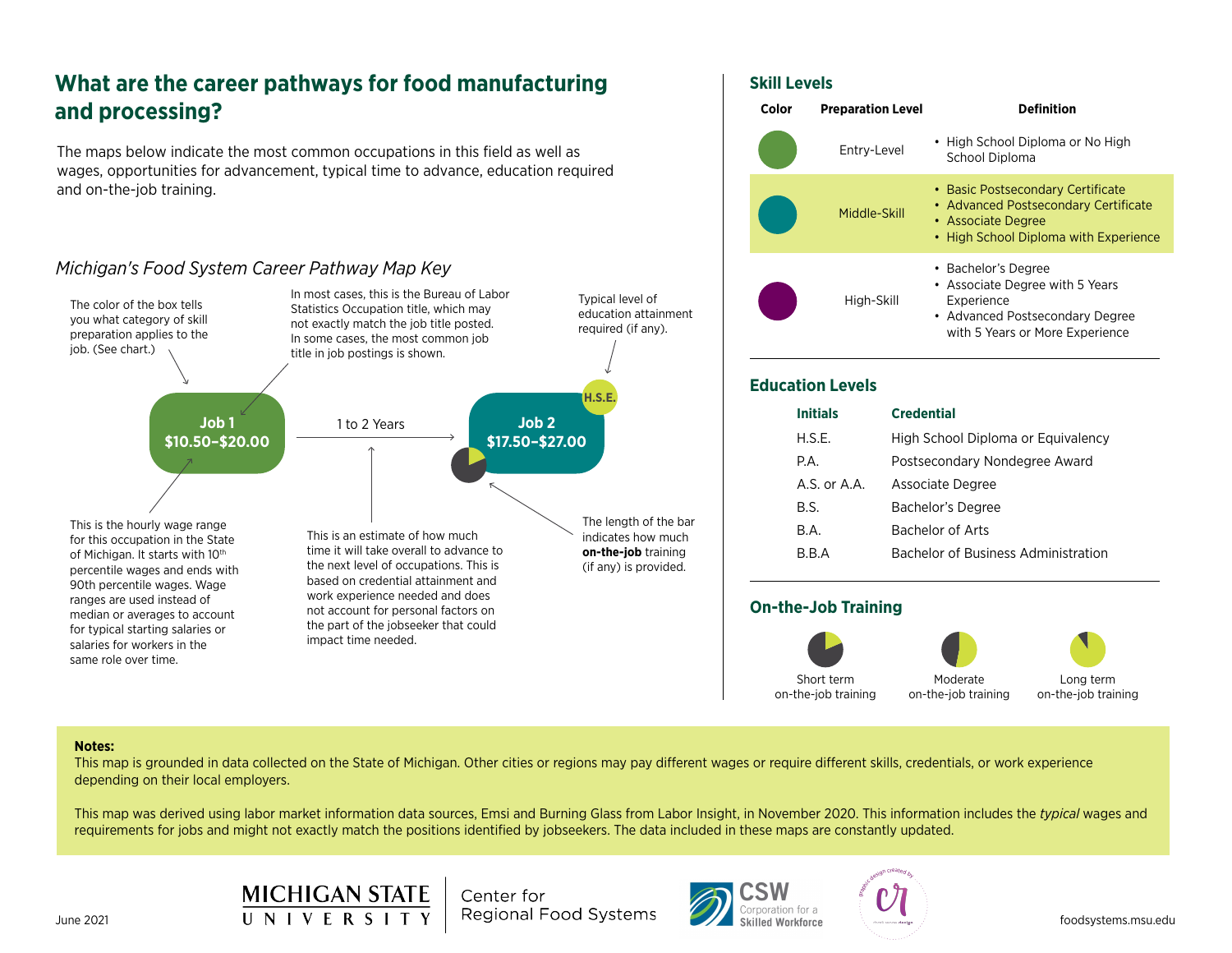### **Food Manufacturing and Processing**





**MICHIGAN STATE** June 2021 **Subset Contains To Allen State of the Constant Convention Corporation for a** 

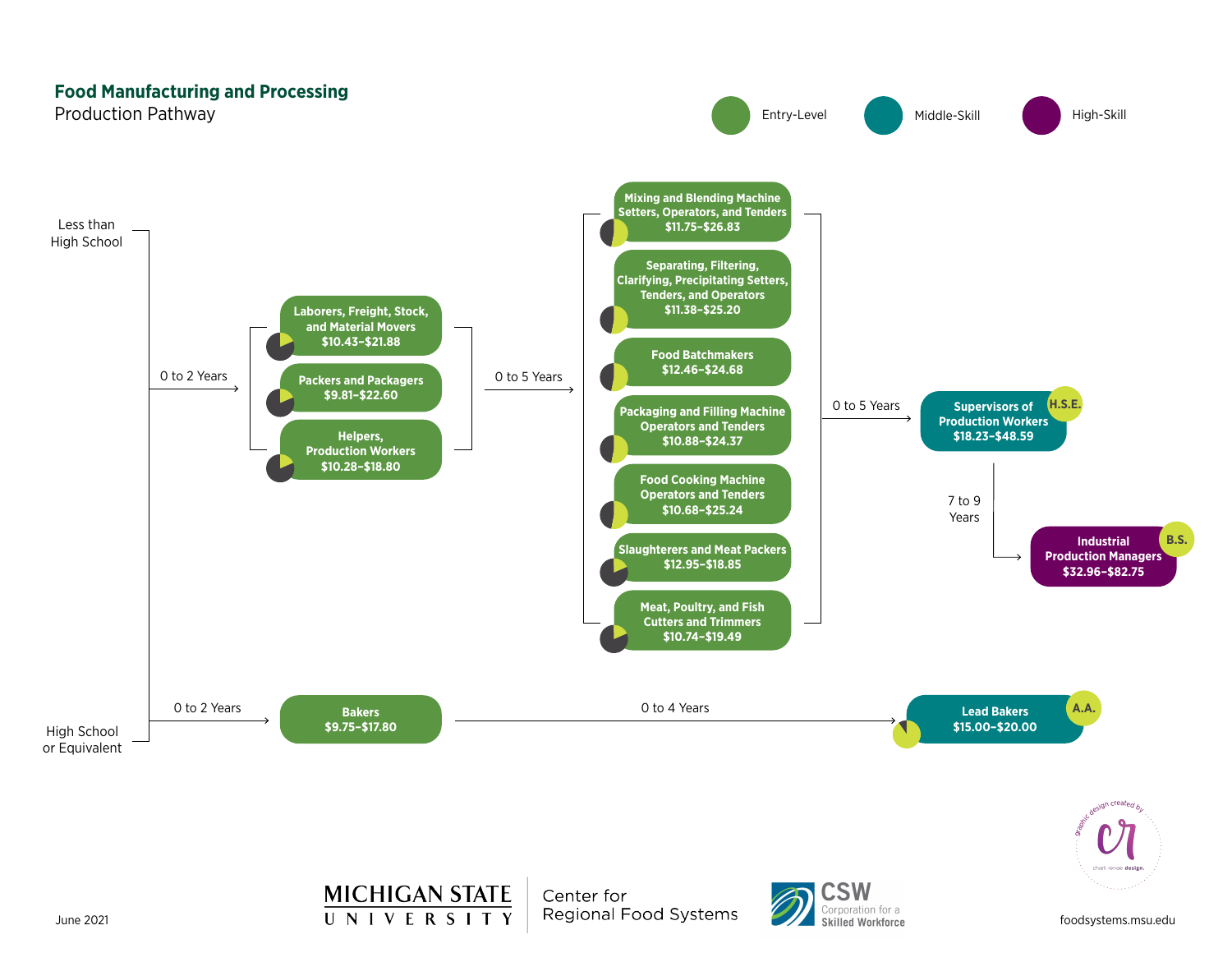



**MICHIGAN STATE** June 2021 **Subset Contains To Allen State of the Constant Convention Corporation for a**